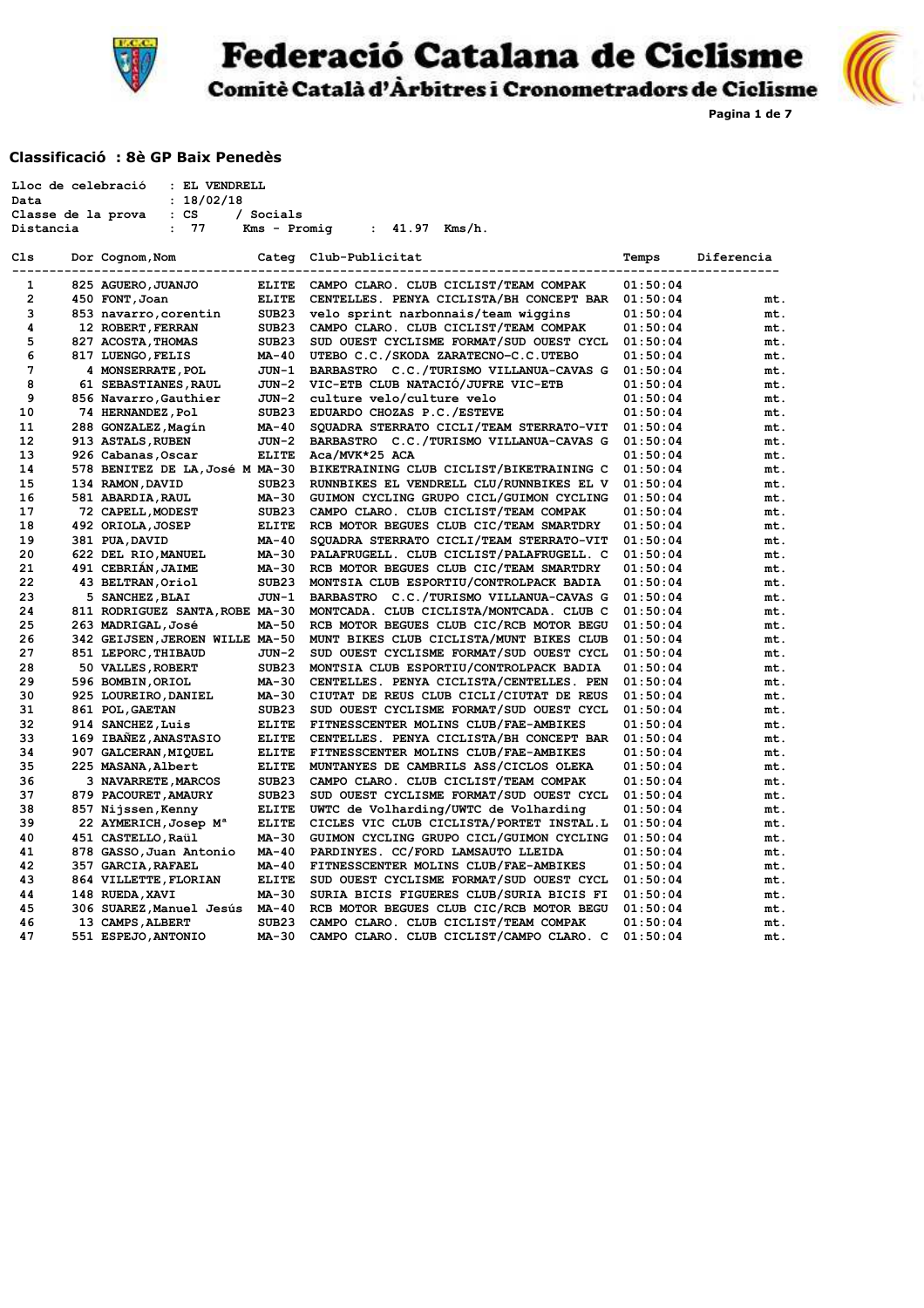

# **Federació Catalana de Ciclisme**<br>Comitè Català d'Àrbitres i Cronometradors de Giglisme



| 48  | 438 JUANES, JOSE LUIS            | MA-40             | MIAMI PLATJA CLUB CICLIST/MEGABICI-TECAF                                       | 01:50:04 | mt.         |
|-----|----------------------------------|-------------------|--------------------------------------------------------------------------------|----------|-------------|
| 49  | 401 VERGES, Eduard               | MA-40             | SQUADRA STERRATO CICLI/TEAM STERRATO-VIT                                       | 01:50:04 | mt.         |
| 50  | 515 AMAYA, JAVIER                | MA-30             | ANDERSON CLUB CICLISTA/TRANSCOMA                                               | 01:50:04 | mt.         |
| 51  | 356 RAMOS, FRANCISCO M.          | MA-40             | FITNESSCENTER MOLINS CLUB/FAE-AMBIKES                                          | 01:50:04 | mt.         |
| 52  | 34 VILARRASA, ISAAC              | JUN-2             | VIC-ETB CLUB NATACIÓ/JUFRE VIC-ETB                                             | 01:50:04 | mt.         |
| 53  | 155 ROMAN, DAVID                 | MA-30             | PALAFRUGELL. CLUB CICLIST/PALAFRUGELL. C                                       | 01:50:04 | mt.         |
| 54  | 902 PRUNERA,Jofre                | <b>ELITE</b>      | MUNTANYES DE CAMBRILS ASS/CICLOS OLEKA                                         | 01:50:04 | mt.         |
| 55  | 30 ESPUNY, Francesc Xavi ELITE   |                   | MONTSIA CLUB ESPORTIU/CONTROLPACK BADIA                                        | 01:50:04 | mt.         |
| 56  | 36 ULLOA, ALEX                   | <b>ELITE</b>      | MONTSIA CLUB ESPORTIU/CONTROLPACK BADIA                                        | 01:50:04 | mt.         |
| 57  | 852 MARIEN, CLEMENT              | SUB <sub>23</sub> | SUD OUEST CYCLISME FORMAT/SUD OUEST CYCL                                       | 01:50:20 | $16$ seg.   |
| 58  | 903 ORTIZ, MARC                  | JUN-2             | VIC-ETB CLUB NATACIÓ/JUFRE VIC-ETB                                             | 01:50:25 | $21$ seg.   |
| 59  | 877 REDONDO, JOSE MANUEL         | MA-40             | UTEBO C.C./SKODA ZARATECNO-C.C.UTEBO                                           | 01:51:02 | 58 seg.     |
| 60  | 103 FOCH, MARCOS GABRIEL         | SUB <sub>23</sub> | RCB MOTOR BEGUES CLUB CIC/TEAM SMARTDRY                                        | 01:51:21 | 1:17 min.   |
| 61  | 823 NAVESSO, ISAAC MARCOS MA-40  |                   | UTEBO C.C/SKODA ZARATECNOC.C.UTEBO                                             | 01:51:22 | $1:18$ min. |
| 62  | 819 VALENZUELA, FRANK EDU MA-40  |                   | UTEBO C.C./SKODA ZARATECNO-C.C.UTEBO                                           | 01:51:35 | 1:31 min.   |
| 63  | 358 AGUERO, Juan José            | MA-50             | FITNESSCENTER MOLINS CLUB/FAE-AMBIKES                                          | 01:51:35 | $1:31$ min. |
| 64  | 101 SECO, Manuel                 | MA-50             | FITNESSCENTER MOLINS CLUB/FAE-AMBIKES                                          | 01:51:35 | $1:31$ min. |
| 65  | 371 MUÑOZ, Oscar                 | MA-40             | BIELA. CLUB CICLISTA/BYELA PYROTEK                                             | 01:51:35 | 1:31 min.   |
| 66  | 77 PROS, DAVID                   | <b>ELITE</b>      | RUNNBIKES EL VENDRELL CLU/RUNNBIKES EL V                                       | 01:51:35 | 1:31 min.   |
| 67  | 805 GARCIA, MIGUEL A.            | <b>ELITE</b>      | RUNNBIKES EL VENDRELL CLU/RUNNBIKES EL V                                       | 01:51:35 | 1:31 min.   |
| 68  | 850 FRACASSO, RAPHAEL            | SUB <sub>23</sub> | SUD OUEST CYCLISME FORMAT/SUD OUEST CYCL                                       | 01:51:35 | 1:31 min.   |
| 69  | 259 AGUERO, MIGUEL ANGEL         | MA-40             | GERUNDA CLUB CICLISTA/GERUNDA CLUB CICLI                                       | 01:51:35 | 1:31 min.   |
| 70  | 929 TADDEY DE, Diego Rube MA-40  |                   | GALVESPORT. CLUB CICLISTA/GALVESPORT. CL                                       | 01:51:35 | 1:31 min.   |
| 71  | 18 FERNANDES, NICOLAS            |                   |                                                                                |          | $1:31$ min. |
| 72  |                                  | JUN-2             | MOLLET. CLUB CICLISTA/TRANSLUJAN-CC MOLL<br>RATPENAT CLUB CICLISTA/CC RATPENAT | 01:51:35 | $1:31$ min. |
| 73  | 500 ARREDONDO, JAVIER            | MA-40             |                                                                                | 01:51:35 |             |
|     | 904 THEODORUS, CORNELIS H MA-30  |                   | RCB MOTOR BEGUES CLUB CIC/RCB MOTOR BEGU                                       | 01:51:35 | 1:31 min.   |
| 74  | 495 LUCAS, ANDRES                | MA-30             | RATPENAT CLUB CICLISTA/CC RATPENAT                                             | 01:51:35 | $1:31$ min. |
| 75  | 378 GOMEZ, ANTONIO               | MA-40             | GALVESPORT. CLUB CICLISTA/GALVESPORT. CL                                       | 01:51:35 | 1:31 min.   |
| 76  | 11 MUNOZ, FRANCISCO              | $JUN-1$           | BARBASTRO C.C./TURISMO VILLANUA-CAVAS G                                        | 01:51:35 | 1:31 min.   |
| 77  | 863 Rottler, Ulrich              | MA-60             | RC1886 Villingen/RC1886 Villingen                                              | 01:51:35 | $1:31$ min. |
| 78  | 46 ROCA, Joan Rafael             | MA-50             | RATPENAT CLUB CICLISTA/CC RATPENAT                                             | 01:51:35 | $1:31$ min. |
| 79  | 820 GOMEZ, RAUL                  | MA-40             | UTEBO C.C./SKODA ZARATECNO-C.C.UTEBO                                           | 01:51:35 | 1:31 min.   |
| 80  | 911 HERNANDEZ, MANUEL            | MA-30             | MEDINA. CLUB CICLISTA/MEDINA. CLUB CICLI                                       | 01:51:35 | 1:31 min.   |
| 81  | 468 MORA, Alejandro              | MA-30             | FITNESSCENTER MOLINS CLUB/FAE-AMBIKES                                          | 01:51:35 | $1:31$ min. |
| 82  | 807 BRUNO, Albert                | MA-40             | <b>PROBIKE</b><br><b>CLUB/PROBIKE</b><br>CLUB                                  | 01:51:35 | 1:31 min.   |
| 83  | 465 LLUSA, Josue                 | MA-30             | FITNESSCENTER MOLINS CLUB/FAE-AMBIKES                                          | 01:51:35 | $1:31$ min. |
| 84  | 453 CABALLERO, JONATAN           | MA-30             | GUIMON CYCLING GRUPO CICL/GUIMON CYCLING                                       | 01:51:35 | 1:31 min.   |
| 85  | 251 SORIA, XAVIER                | MA-40             | GERUNDA CLUB CICLISTA/GERUNDA CLUB CICLI                                       | 01:51:35 | $1:31$ min. |
| 86  | 64 SANCHEZ, Fernando             | MA-50             | MUNT BIKES CLUB CICLISTA/MUNTBIKES-ROYAL                                       | 01:51:35 | 1:31 min.   |
| 87  | 810 GARCIA, JOSE                 | MA-30             | CLUB/PROBIKE CLUB<br><b>PROBIKE</b>                                            | 01:51:35 | $1:31$ min. |
| 88  | 364 CARMONA, Fco. Angel          | MA-40             | VILANOVA. UNIO CICLISTA/VILANOVA. UNIO C                                       | 01:51:35 | $1:31$ min. |
| 89  | 457 SALGADO, SERGI               | MA-30             | GUIMON CYCLING GRUPO CICL/GUIMON CYCLING                                       | 01:51:35 | $1:31$ min. |
| 90  | 85 SANCHEZ, JUAN MANUEL          | MA-50             | PALAFRUGELL. CLUB CICLIST/PALAFRUGELL. C                                       | 01:51:35 | 1:31 min.   |
| 91  | 876 AGUILERA, ABRAHAM            | SUB <sub>23</sub> | NAVARCLES. PENYA CICLISTA/PC NAVARCLES-M                                       | 01:51:35 | 1:31 min.   |
| 92  | 81 SARMIENTO, Juan José          | MA-30             | RUNNBIKES EL VENDRELL CLU/RUNNBIKES EL V                                       | 01:51:35 | 1:31 min.   |
| 93  | 570 BELLERA, EDUARD              | MA-30             | VELO CLUB CICLISTA/VELO CLUB CICLISTA                                          | 01:51:35 | 1:31 min.   |
| 94  | 215 CANELA, DAVID                | <b>ELITE</b>      | CIUTAT DE REUS CLUB CICLI/CIUTAT DE REUS                                       | 01:51:44 | $1:40$ min. |
| 95  | 175 BARTOL, PABLO                | <b>ELITE</b>      | THE DONKEYS CLUB CICLISTA/THE DONKEYS CL                                       | 01:51:44 | $1:40$ min. |
| 96  | 152 DÍAZ, MARC                   | <b>ELITE</b>      | MUNT BIKES CLUB CICLISTA/MUNT BIKES CLUB                                       | 01:51:44 | $1:40$ min. |
| 97  | 93 BOSQUE, JOAQUIM               | SUB23             | MONTSIA CLUB ESPORTIU/CONTROLPACK BADIA                                        | 01:51:44 | 1:40 min.   |
| 98  | 14 SANTAMARIA, JAVIER            | MA-50             | BIELA. CLUB CICLISTA/BYELA PYROTEK                                             | 01:51:44 | 1:40 min.   |
| 99  | 444 MARTI, Joan Carles           | MA-40             | MIAMI PLATJA CLUB CICLIST/MEGABICI-TECAF                                       | 01:51:47 | $1:43$ min. |
| 100 | 932 CAPELL, JOSEP M <sup>a</sup> | MA-40             | PARDINYES. CC/FORD LAMSAUTO LLEIDA                                             | 01:51:47 | 1:43 min.   |
| 101 | 900 GUTIERREZ, FERNANDO G ELITE  |                   | MUNTANYES DE CAMBRILS ASS/CICLOS OLEKA                                         | 01:52:00 | 1:56 min.   |
| 102 | 824 SETO DE, PEDRO CECILI MA-40  |                   | PARDINYES. CC/FORD LAMSAUTO LLEIDA                                             | 01:53:06 | $3:02$ min. |
| 103 | 590 SANCHEZ, David               | MA-30             | SQUADRA STERRATO CICLI/TEAM STERRATO-VIT                                       | 01:53:06 | $3:02$ min. |
| 104 | 324 SANCHEZ, JUANMA              | MA-40             | RCB MOTOR BEGUES CLUB CIC/RCB MOTOR BEGU                                       | 01:53:06 | 3:02 min.   |
| 105 | 256 PEREZ, DANIEL                | MA-40             | GERUNDA CLUB CICLISTA/GERUNDA CLUB CICLI                                       | 01:53:06 | $3:02$ min. |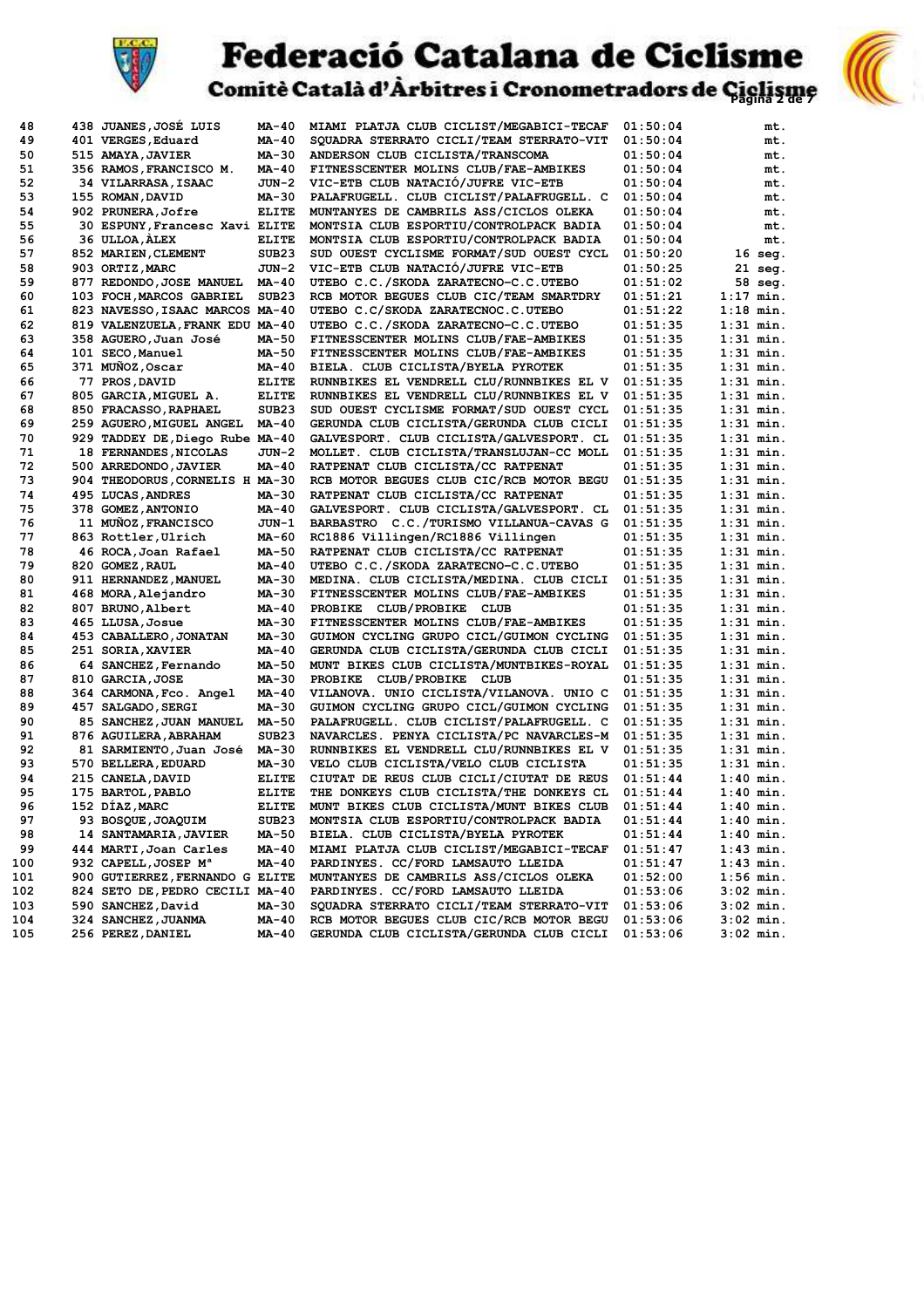

# **Federació Catalana de Ciclisme**<br>Comitè Català d'Àrbitres i Cronometradors de Ciglisme



|     |                                        | MA-40             |                                          | 01:53:06 |                            |
|-----|----------------------------------------|-------------------|------------------------------------------|----------|----------------------------|
| 106 | 349 JUY, DAVID                         | MA-50             | ANDERSON CLUB CICLISTA/TRANSCOMA         |          | $3:02$ min.<br>$3:02$ min. |
| 107 | 301 LOPEZ, Joan                        |                   | RCB MOTOR BEGUES CLUB CIC/RCB MOTOR BEGU | 01:53:06 |                            |
| 108 | <b>309 IMBERNÓN, FRANCISCO</b>         | MA-40             | RATPENAT CLUB CICLISTA/CC RATPENAT       | 01:53:06 | $3:02$ min.                |
| 109 | 871 SEGURA, ANDREU                     | MA-30             | PARDINYES. CC/FORD LAMSAUTO LLEIDA       | 01:53:06 | $3:02$ min.                |
| 110 | 82 PRIETO, ANGEL                       | MA-30             | RUNNBIKES EL VENDRELL CLU/RUNNBIKES EL V | 01:53:06 | $3:02$ min.                |
| 111 | 380 NARVAEZ, JOSE                      | MA-40             | BADABICI SPORT CLUB/BADABICI SPORT CLUB  | 01:53:06 | $3:02$ min.                |
| 112 | 423 MARTINEZ, Pascual                  | MA-40             | PASQBIKES CLUB CICLISTA/PASQBIKES CLUB C | 01:53:06 | $3:02$ min.                |
| 113 | 921 SEPULVEDA, JESUS                   | MA-30             | ELS CULETS VERMELLS. CC/ELS CULETS VERME | 01:53:06 | $3:02$ min.                |
| 114 | 80 CASAS, AITOR                        | MA-30             | RUNNBIKES EL VENDRELL CLU/RUNNBIKES EL V | 01:53:06 | $3:02$ min.                |
| 115 | 801 VALVERDE, JUAN MANUEL MA-30        |                   | KEPASA TIU CLUB ESPORTIU/KEPASA TIU CLUB | 01:53:06 | $3:02$ min.                |
| 116 | 931 CAMPOS, ARNAU                      | $JUN-2$           | MOLLET. CLUB CICLISTA/TRANSLUJAN-CC MOLL | 01:53:06 | $3:02$ min.                |
| 117 | 923 ROJO, SIMON                        | MA-30             | CAMPO CLARO. CLUB CICLIST/CAMPO CLARO. C | 01:53:06 | $3:02$ min.                |
| 118 | 803 TAPIOLES, DANIEL                   | <b>ELITE</b>      | RUNNBIKES EL VENDRELL CLU/RUNNBIKES EL V | 01:53:06 | $3:02$ min.                |
| 119 | 813 TORRON, ROMAN                      | MA-50             | MEDINA. CLUB CICLISTA/MEDINA. CLUB CICLI | 01:53:06 | $3:02$ min.                |
| 120 | 912 PARDO, JOSE MARIA                  | MA-50             | RCB MOTOR BEGUES CLUB CIC/RCB MOTOR BEGU | 01:53:06 | $3:02$ min.                |
| 121 | 262 LORCA, Francisco                   | MA-40             | RCB MOTOR BEGUES CLUB CIC/RCB MOTOR BEGU | 01:53:06 | $3:02$ min.                |
| 122 | 348 GONZALEZ, EDUARDO                  | MA-40             | ANDERSON CLUB CICLISTA/TRANSCOMA         | 01:53:06 | $3:02$ min.                |
|     |                                        |                   |                                          |          |                            |
| 123 | 351 DE LA FUENTE, Josep M MA-40        |                   | ANDERSON CLUB CICLISTA/TRANSCOMA         | 01:53:06 | $3:02$ min.                |
| 124 | 497 MARTINEZ, JAVIER                   | MA-30             | RATPENAT CLUB CICLISTA/CC RATPENAT       | 01:53:06 | $3:02$ min.                |
| 125 | 822 PLANAS, SALVADOR                   | MA-50             | KEPASA TIU CLUB ESPORTIU/KEPASA TIU CLUB | 01:53:06 | $3:02$ min.                |
| 126 | 614 SABATE, Marc                       | MA-40             | MARTORELL. PENYA CICLISTA/MARTORELL. PEN | 01:53:06 | $3:02$ min.                |
| 127 | 940 GONZALEZ, Angel                    | MA-40             | RATPENAT CLUB CICLISTA/CC RATPENAT       | 01:53:06 | $3:02$ min.                |
| 128 | 804 ALVAREZ, Juan Manuel               | MA-40             | BIKETRAINING CLUB CICLIST/BIKETRAINING C | 01:53:06 | $3:02$ min.                |
| 129 | 545 MELICH, Joan                       | MA-30             | MIAMI PLATJA CLUB CICLIST/MEGABICI-TECAF | 01:53:06 | $3:02$ min.                |
| 130 | 353 TIRADO, Antonio                    | MA-40             | BIKETRAINING CLUB CICLIST/BIKETRAINING C | 01:53:06 | $3:02$ min.                |
| 131 | 336 PARERA, ALEX                       | MA-40             | MUNT BIKES CLUB CICLISTA/MUNTBIKES-ROYAL | 01:53:06 | $3:02$ min.                |
| 132 | 816 AZAGRA, DANIEL                     | <b>ELITE</b>      | UTEBO C.C./SKODA ZARATECNO-C.C.UTEBO     | 01:53:18 | $3:14$ min.                |
| 133 | 826 GUASCH, SERGI                      | SUB <sub>23</sub> | RUNNBIKES EL VENDRELL CLU/RUNNBIKES EL V | 01:53:18 | $3:14$ min.                |
| 134 | 7 ALENTORN, SANTIAGO                   | MA-50             | GERUNDA CLUB CICLISTA/GERUNDA CLUB CICLI | 01:53:18 | $3:14$ min.                |
| 135 | 487 ANGUERA, VÍCTOR                    | MA-30             | CENTELLES. PENYA CICLISTA/BH CONCEPT BAR | 01:53:29 | $3:25$ min.                |
| 136 | 28 ARBONES, ARMAND                     | SUB <sub>23</sub> | CAMPO CLARO. CLUB CICLIST/TEAM COMPAK    | 01:53:58 | $3:54$ min.                |
| 137 | 924 ferreira, wilson brun MA-30        |                   | agrupació ciclista andorr/agrupació cicl | 01:55:25 | $5:21$ min.                |
| 138 | 927 CABEZAS, MARC                      | JUN-2             | VIC-ETB CLUB NATACIÓ/JUFRE VIC-ETB       | 01:55:38 | $5:34$ min.                |
| 139 | 269 FARICLE, Javier                    | MA-40             | RCB MOTOR BEGUES CLUB CIC/RCB MOTOR BEGU | 01:55:38 | $5:34$ min.                |
| 140 |                                        | MA-40             | MUNT BIKES CLUB CICLISTA/MUNTBIKES-ROYAL | 01:55:40 | $5:36$ min.                |
|     | 338 GONZALEZ, DIEGO                    |                   |                                          |          |                            |
| 141 | 814 MUNOZ, ALVARO                      | JUN-1             | VIC-ETB CLUB NATACIÓ/JUFRE VIC-ETB       | 01:55:40 | $5:36$ min.                |
| 142 | 20 ISERTE, David                       | JUN-2             | MOLLET. CLUB CICLISTA/TRANSLUJAN-CC MOLL | 01:55:40 | $5:36$ min.                |
| 143 | 815 CARBO, SERGI                       | MA-30             | KEPASA TIU CLUB ESPORTIU/KEPASA TIU CLUB | 01:55:40 | $5:36$ min.                |
| 144 | 928 LOPEZ, ISAAC                       | MA-30             | RIBA-ROJA/RIBA-ROJA                      | 01:55:40 | $5:36$ min.                |
| 145 | 566 ESCODA, Lluis                      | MA-30             | MONTBIKE MONTBRIO CLUB ES/SOLCAM - MONTB | 01:55:40 | $5:36$ min.                |
| 146 | 552 JIMENEZ, JUAN CARLOS               | MA-30             | TRUJILLO. CLUB CICLISTA/TRUJILLO. CLUB C | 01:55:40 | $5:36$ min.                |
| 147 | 654 TARDIU, Jordi                      | MA-40             | CIUTAT DE REUS CLUB CICLI/CIUTAT DE REUS | 01:55:40 | $5:36$ min.                |
| 148 | 901 ORNIA, JAVIER                      | MA-30             | RUNNBIKES EL VENDRELL CLU/RUNNBIKES EL V | 01:55:40 | 5:36 min.                  |
| 149 | 410 FONOLLOSA, JORDI                   | MA-40             | VIC-ETB CLUB NATACIÓ/JUFRE VIC-ETB       | 01:55:40 | $5:36$ min.                |
| 150 | 821 JORQUERA, JOAQUIM                  | <b>ELITE</b>      | MONTCADA. CLUB CICLISTA/MONTCADA. CLUB C | 01:55:40 | $5:36$ min.                |
| 151 | 916 IZQUIERDO, MANUEL                  | MA-30             | MIAMI PLATJA CLUB CICLIST/MEGABICI-TECAF | 01:55:40 | $5:36$ min.                |
| 152 | 526 FERNANDEZ, DAVID                   | MA-40             | UTEBO C.C/SKODA ZARATECNOC.C.UTEBO       | 01:55:40 | $5:36$ min.                |
| 153 | 828 BOSTVIRONNOIS, QUENTI JUN-2        |                   | SUD OUEST CYCLISME FORMAT/SUD OUEST CYCL | 01:55:49 | $5:45$ min.                |
| 154 | 339 ROVIRA, Pere                       | MA-40             | MUNT BIKES CLUB CICLISTA/MUNTBIKES-ROYAL | 01:55:56 | $5:52$ min.                |
| 155 | 436 SAUREU, DAVID                      | MA-40             | PARDINYES. CC/FORD LAMSAUTO LLEIDA       | 01:58:06 | $8:02$ min.                |
| 156 | 915 PEREZ, ANTONIO JAVIER MA-50        |                   | PARDINYES. CC/FORD LAMSAUTO LLEIDA       | 01:58:06 | $8:02$ min.                |
| 157 | 749 NAVARRO, Cristina                  | $F-ELI$           | LLIÇA D'AMUNT C.C/BH CONCEPT BCN-TANDEM  | 01:58:06 | $8:02$ min.                |
| 158 | 607 GRAU, Francesc                     | MA-30             | BIKING POINT. CLUB CICLIS/BIKING POINT.  | 01:58:06 | $8:02$ min.                |
| 159 | 531 GARCIA, EDGAR                      | MA-30             | MIAMI PLATJA CLUB CICLIST/MEGABICI-TECAF | 01:58:06 | $8:02$ min.                |
|     |                                        |                   | RATPENAT CLUB CICLISTA/CC RATPENAT       |          |                            |
| 160 | 316 PINEDA, Roque<br>802 BOLAÑO, ARNAU | MA-40             |                                          | 01:58:06 | $8:02$ min.                |
| 161 |                                        | $JUN-2$           | RUNNBIKES EL VENDRELL CLU/RUNNBIKES EL V | 01:59:57 | $9:53$ min.                |
| 162 | 908 PARLADE, MANEL                     | MA-60             | CENTELLES. PENYA CICLISTA/BH CONCEPT BAR | 02:00:03 | 9:59 min.                  |
| 163 | 930 ANDERSON, EMMA                     | $F-ELI$           | ANDERSON CLUB CICLISTA/TRANSCOMA         | 02:00:03 | 9:59 min.                  |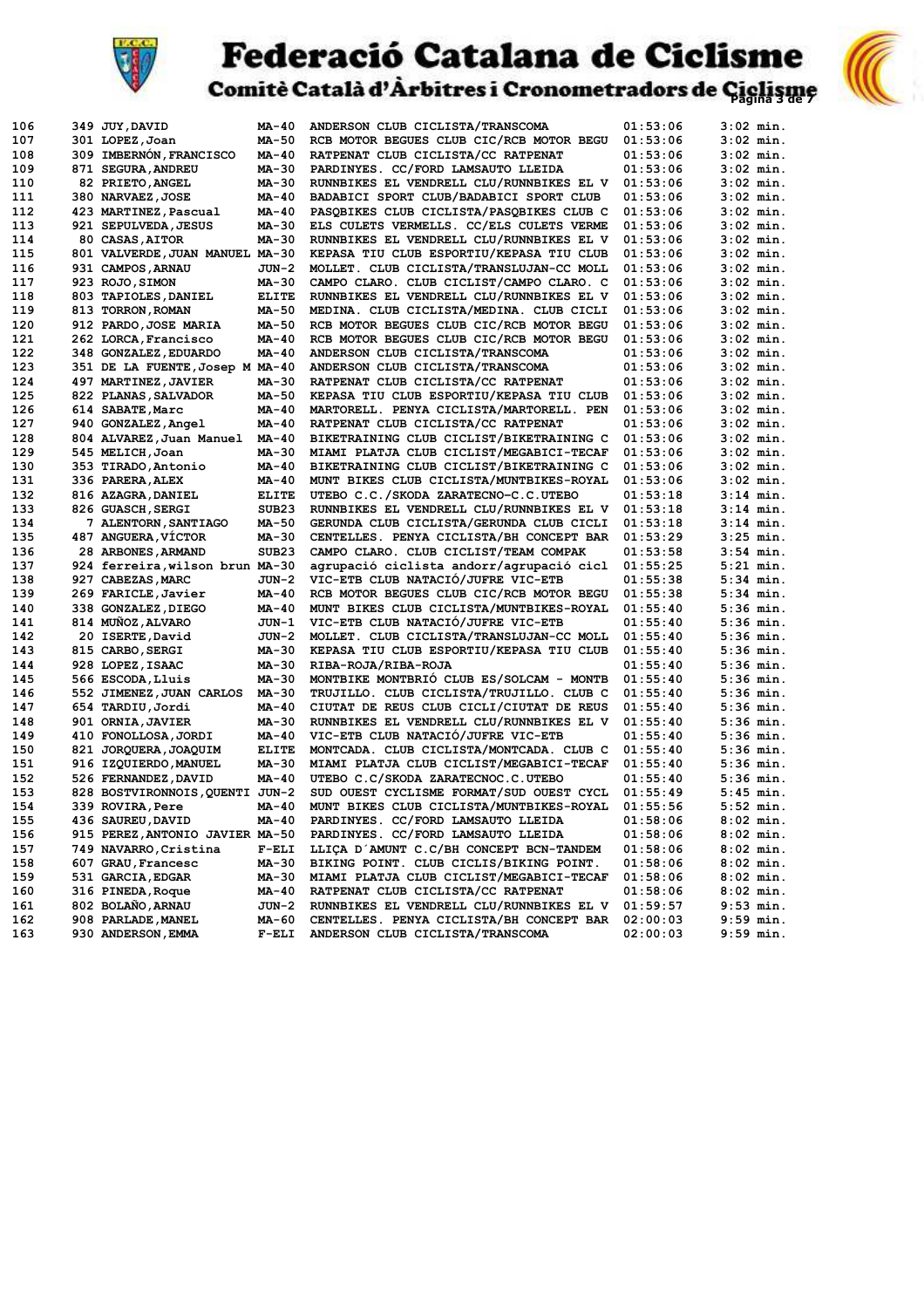

## **Federació Catalana de Ciclisme**<br>Comitè Català d'Àrbitres i Cronometradors de Ciglisme



| 164 | 800 MORENO, Angel | MA-40 BLANCAFORT. ASSOCIACIÓ ES/BLANCAFORT. AS 02:00:03 |          | 9:59 min. |
|-----|-------------------|---------------------------------------------------------|----------|-----------|
| 165 | 514 VARGAS DAVID  | MA-30 ANDERSON CLUB CICLISTA/TRANSCOMA                  | 02:00:03 | 9:59 min. |
| 166 | 859 PAJOT.EDGAR   | JUN-2 SUD OUEST CYCLISME FORMAT/SUD OUEST CYCL 02:00:03 |          | 9:59 min. |

 **Corredors classificats : 166**

#### **Classificació de : JUNIORS**

|    | 4 MONSERRATE, POL         | JUN-1 | BARBASTRO C.C./TURISMO VILLANUA-CAVAS G  | 01:50:04 | mt.         |
|----|---------------------------|-------|------------------------------------------|----------|-------------|
| 2  | 61 SEBASTIANES, RAUL      | JUN-2 | VIC-ETB CLUB NATACIÓ/JUFRE VIC-ETB       | 01:50:04 | mt.         |
|    | 856 Navarro, Gauthier     | JUN-2 | culture velo/culture velo                | 01:50:04 | mt.         |
| 4  | 913 ASTALS, RUBEN         | JUN-2 | BARBASTRO C.C./TURISMO VILLANUA-CAVAS G  | 01:50:04 | mt.         |
|    | 5 SANCHEZ, BLAI           | JUN-1 | BARBASTRO C.C./TURISMO VILLANUA-CAVAS G  | 01:50:04 | mt.         |
| 6  | 851 LEPORC, THIBAUD       | JUN-2 | SUD OUEST CYCLISME FORMAT/SUD OUEST CYCL | 01:50:04 | mt.         |
|    | 34 VILARRASA, ISAAC       | JUN-2 | VIC-ETB CLUB NATACIÓ/JUFRE VIC-ETB       | 01:50:04 | mt.         |
| 8  | 903 ORTIZ.MARC            | JUN-2 | VIC-ETB CLUB NATACIÓ/JUFRE VIC-ETB       | 01:50:25 | $21$ seg.   |
| 9  | 18 FERNANDES, NICOLAS     | JUN-2 | MOLLET. CLUB CICLISTA/TRANSLUJAN-CC MOLL | 01:51:35 | $1:31$ min. |
| 10 | 11 MUÑOZ, FRANCISCO       | JUN-1 | BARBASTRO C.C./TURISMO VILLANUA-CAVAS G  | 01:51:35 | $1:31$ min. |
| 11 | 931 CAMPOS, ARNAU         | JUN-2 | MOLLET. CLUB CICLISTA/TRANSLUJAN-CC MOLL | 01:53:06 | $3:02$ min. |
| 12 | 927 CABEZAS, MARC         | JUN-2 | VIC-ETB CLUB NATACIÓ/JUFRE VIC-ETB       | 01:55:38 | $5:34$ min. |
| 13 | 814 MUÑOZ, ALVARO         | JUN-1 | VIC-ETB CLUB NATACIÓ/JUFRE VIC-ETB       | 01:55:40 | $5:36$ min. |
| 14 | 20 ISERTE, David          | JUN-2 | MOLLET. CLUB CICLISTA/TRANSLUJAN-CC MOLL | 01:55:40 | $5:36$ min. |
| 15 | 828 BOSTVIRONNOIS, QUENTI | JUN-2 | SUD OUEST CYCLISME FORMAT/SUD OUEST CYCL | 01:55:49 | $5:45$ min. |
| 16 | 802 BOLAÑO, ARNAU         | JUN-2 | RUNNBIKES EL VENDRELL CLU/RUNNBIKES EL V | 01:59:57 | $9:53$ min. |
| 17 | 859 PAJOT, EDGAR          | JUN-2 | SUD OUEST CYCLISME FORMAT/SUD OUEST CYCL | 02:00:03 | $9:59$ min. |

#### **Classificació de : SUB23**

|    | 853 navarro, corentin    | SUB23             | velo sprint narbonnais/team wiggins      | 01:50:04 | mt.         |
|----|--------------------------|-------------------|------------------------------------------|----------|-------------|
| 2  | 12 ROBERT, FERRAN        | SUB <sub>23</sub> | CAMPO CLARO. CLUB CICLIST/TEAM COMPAK    | 01:50:04 | mt.         |
|    | 827 ACOSTA, THOMAS       | SUB23             | SUD OUEST CYCLISME FORMAT/SUD OUEST CYCL | 01:50:04 | mt.         |
| 4  | 74 HERNANDEZ, Pol        | SUB23             | EDUARDO CHOZAS P.C./ESTEVE               | 01:50:04 | mt.         |
| 5  | 134 RAMON, DAVID         | SUB23             | RUNNBIKES EL VENDRELL CLU/RUNNBIKES EL V | 01:50:04 | mt.         |
| 6  | 72 CAPELL, MODEST        | SUB23             | CAMPO CLARO. CLUB CICLIST/TEAM COMPAK    | 01:50:04 | mt.         |
|    | 43 BELTRAN, Oriol        | SUB23             | MONTSIA CLUB ESPORTIU/CONTROLPACK BADIA  | 01:50:04 | mt.         |
| 8  | 50 VALLES, ROBERT        | SUB23             | MONTSIA CLUB ESPORTIU/CONTROLPACK BADIA  | 01:50:04 | mt.         |
| 9  | 861 POL, GAETAN          | SUB23             | SUD OUEST CYCLISME FORMAT/SUD OUEST CYCL | 01:50:04 | mt.         |
| 10 | 3 NAVARRETE, MARCOS      | SUB23             | CAMPO CLARO. CLUB CICLIST/TEAM COMPAK    | 01:50:04 | mt.         |
| 11 | 879 PACOURET, AMAURY     | SUB23             | SUD OUEST CYCLISME FORMAT/SUD OUEST CYCL | 01:50:04 | mt.         |
| 12 | 13 CAMPS, ALBERT         | SUB <sub>23</sub> | CAMPO CLARO. CLUB CICLIST/TEAM COMPAK    | 01:50:04 | mt.         |
| 13 | 852 MARIEN, CLEMENT      | SUB <sub>23</sub> | SUD OUEST CYCLISME FORMAT/SUD OUEST CYCL | 01:50:20 | 16<br>seq.  |
| 14 | 103 FOCH, MARCOS GABRIEL | SUB <sub>23</sub> | RCB MOTOR BEGUES CLUB CIC/TEAM SMARTDRY  | 01:51:21 | $1:17$ min. |
| 15 | 850 FRACASSO, RAPHAEL    | SUB <sub>23</sub> | SUD OUEST CYCLISME FORMAT/SUD OUEST CYCL | 01:51:35 | $1:31$ min. |
| 16 | 876 AGUILERA. ABRAHAM    | SUB <sub>23</sub> | NAVARCLES. PENYA CICLISTA/PC NAVARCLES-M | 01:51:35 | $1:31$ min. |
| 17 | 93 BOSQUE, JOAQUIM       | SUB <sub>23</sub> | MONTSIA CLUB ESPORTIU/CONTROLPACK BADIA  | 01:51:44 | $1:40$ min. |
| 18 | 826 GUASCH, SERGI        | SUB <sub>23</sub> | RUNNBIKES EL VENDRELL CLU/RUNNBIKES EL V | 01:53:18 | $3:14$ min. |
| 19 | 28 ARBONES, ARMAND       | SUB23             | CAMPO CLARO. CLUB CICLIST/TEAM COMPAK    | 01:53:58 | $3:54$ min. |

#### **Classificació de : ELITES**

|   | 825 AGUERO, JUANJO    | ELITE        | CAMPO CLARO. CLUB CICLIST/TEAM COMPAK    | 01:50:04 |     |
|---|-----------------------|--------------|------------------------------------------|----------|-----|
| 2 | 450 FONT, Joan        | <b>ELITE</b> | CENTELLES. PENYA CICLISTA/BH CONCEPT BAR | 01:50:04 | mt. |
| 3 | 926 Cabanas, Oscar    | ELITE        | Aca/MVK*25 ACA                           | 01:50:04 | mt. |
| 4 | 492 ORIOLA, JOSEP     | ELITE        | RCB MOTOR BEGUES CLUB CIC/TEAM SMARTDRY  | 01:50:04 | mt. |
| 5 | 914 SANCHEZ, Luis     | <b>ELITE</b> | FITNESSCENTER MOLINS CLUB/FAE-AMBIKES    | 01:50:04 | mt. |
| 6 | 169 IBAÑEZ, ANASTASIO | <b>ELITE</b> | CENTELLES. PENYA CICLISTA/BH CONCEPT BAR | 01:50:04 | mt. |
| 7 | 907 GALCERAN, MIQUEL  | <b>ELITE</b> | FITNESSCENTER MOLINS CLUB/FAE-AMBIKES    | 01:50:04 | mt. |
| 8 | 225 MASANA, Albert    | <b>ELITE</b> | MUNTANYES DE CAMBRILS ASS/CICLOS OLEKA   | 01:50:04 | mt. |
|   |                       |              |                                          |          |     |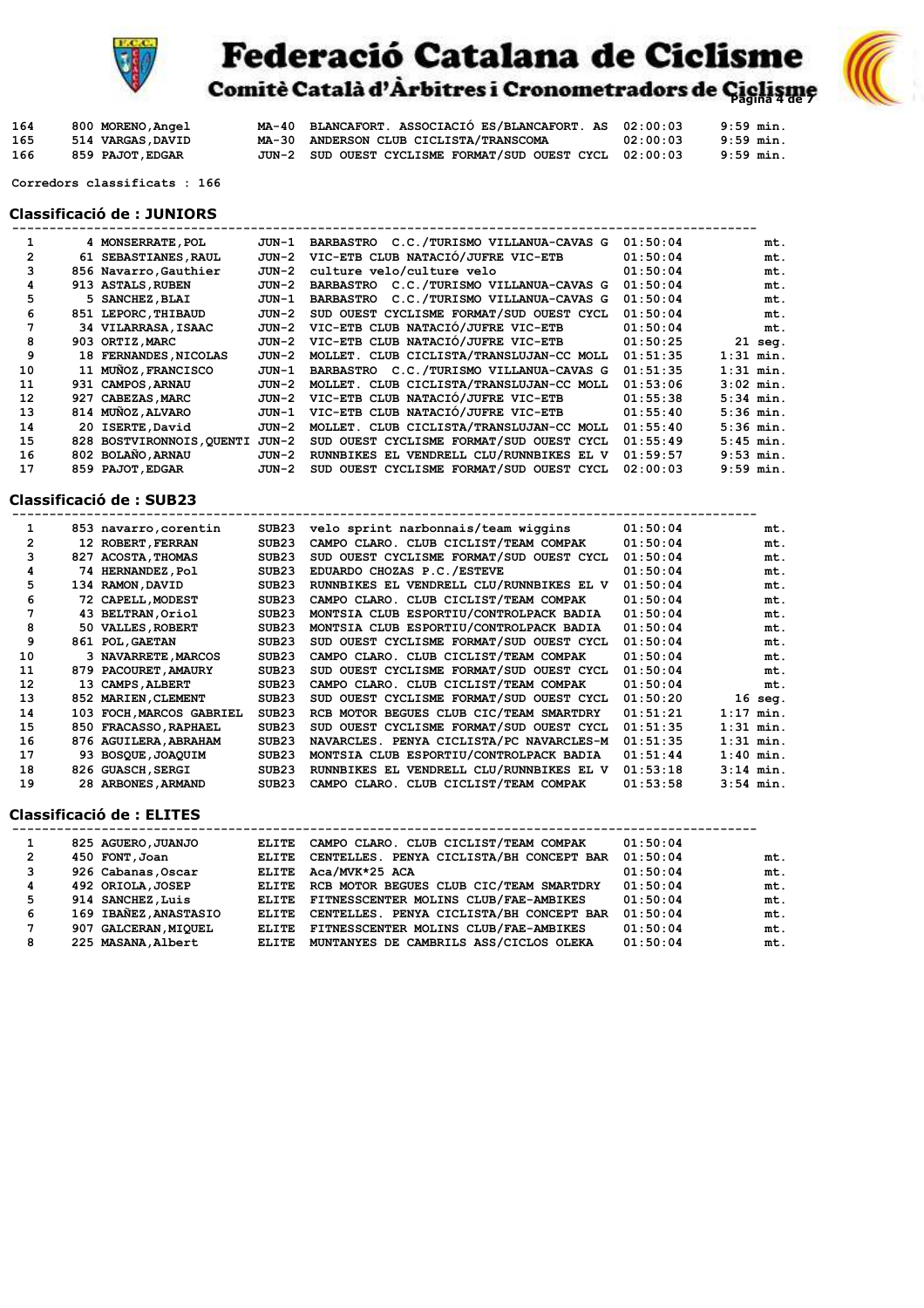

### **Federació Catalana de Ciclisme**



Comitè Català d'Àrbitres i Cronometradors de Ciclisme

| 9  | 857 Nijssen, Kenny                | ELITE        | UWTC de Volharding/UWTC de Volharding    | 01:50:04 | mt.         |
|----|-----------------------------------|--------------|------------------------------------------|----------|-------------|
| 10 | 22 AYMERICH, Josep M <sup>a</sup> | <b>ELITE</b> | CICLES VIC CLUB CICLISTA/PORTET INSTAL.L | 01:50:04 | mt.         |
| 11 | 864 VILLETTE, FLORIAN             | <b>ELITE</b> | SUD OUEST CYCLISME FORMAT/SUD OUEST CYCL | 01:50:04 | mt.         |
| 12 | 902 PRUNERA, Jofre                | <b>ELITE</b> | MUNTANYES DE CAMBRILS ASS/CICLOS OLEKA   | 01:50:04 | mt.         |
| 13 | 30 ESPUNY, Francesc Xavi ELITE    |              | MONTSIA CLUB ESPORTIU/CONTROLPACK BADIA  | 01:50:04 | mt.         |
| 14 | 36 ULLOA, ALEX                    | <b>ELITE</b> | MONTSIA CLUB ESPORTIU/CONTROLPACK BADIA  | 01:50:04 | mt.         |
| 15 | 77 PROS, DAVID                    | <b>ELITE</b> | RUNNBIKES EL VENDRELL CLU/RUNNBIKES EL V | 01:51:35 | $1:31$ min. |
| 16 | 805 GARCIA, MIGUEL A.             | <b>ELITE</b> | RUNNBIKES EL VENDRELL CLU/RUNNBIKES EL V | 01:51:35 | $1:31$ min. |
| 17 | 215 CANELA, DAVID                 | <b>ELITE</b> | CIUTAT DE REUS CLUB CICLI/CIUTAT DE REUS | 01:51:44 | $1:40$ min. |
| 18 | 175 BARTOL, PABLO                 | <b>ELITE</b> | THE DONKEYS CLUB CICLISTA/THE DONKEYS CL | 01:51:44 | $1:40$ min. |
| 19 | 152 DÍAZ, MARC                    | <b>ELITE</b> | MUNT BIKES CLUB CICLISTA/MUNT BIKES CLUB | 01:51:44 | $1:40$ min. |
| 20 | 900 GUTIERREZ, FERNANDO G         | <b>ELITE</b> | MUNTANYES DE CAMBRILS ASS/CICLOS OLEKA   | 01:52:00 | $1:56$ min. |
| 21 | 803 TAPIOLES, DANIEL              | ELITE        | RUNNBIKES EL VENDRELL CLU/RUNNBIKES EL V | 01:53:06 | $3:02$ min. |
| 22 | 816 AZAGRA, DANIEL                | ELITE        | UTEBO C.C./SKODA ZARATECNO-C.C.UTEBO     | 01:53:18 | $3:14$ min. |
| 23 | 821 JOROUERA, JOAOUIM             | <b>ELITE</b> | MONTCADA. CLUB CICLISTA/MONTCADA. CLUB C | 01:55:40 | $5:36$ min. |
|    | .  . <i></i>                      |              |                                          |          |             |

#### **Classificació de : FEMINAS**

| 749 NAVARRO, Cristina |          | F-ELI LLICA D'AMUNT C.C/BH CONCEPT BCN-TANDEM 01:58:06 |          | mın.      |
|-----------------------|----------|--------------------------------------------------------|----------|-----------|
| 930 ANDERSON, EMMA    | $F$ -ELI | ANDERSON CLUB CICLISTA/TRANSCOMA                       | 02:00:03 | 1:57 min. |

#### **Classificació de : MASTER 30**

| $\mathbf{1}$   |                                 |              | 578 BENITEZ DE LA, José M MA-30 BIKETRAINING CLUB CICLIST/BIKETRAINING C | 01:50:04 | mt.         |
|----------------|---------------------------------|--------------|--------------------------------------------------------------------------|----------|-------------|
| $\overline{2}$ | 581 ABARDIA, RAUL               | <b>MA-30</b> | GUIMON CYCLING GRUPO CICL/GUIMON CYCLING                                 | 01:50:04 | mt.         |
| 3              | 622 DEL RIO, MANUEL             | MA-30        | PALAFRUGELL. CLUB CICLIST/PALAFRUGELL. C                                 | 01:50:04 | mt.         |
| 4              | 491 CEBRIÁN, JAIME              | MA-30        | RCB MOTOR BEGUES CLUB CIC/TEAM SMARTDRY                                  | 01:50:04 | mt.         |
| 5              | 811 RODRIGUEZ SANTA, ROBE MA-30 |              | MONTCADA. CLUB CICLISTA/MONTCADA. CLUB C                                 | 01:50:04 | mt.         |
| 6              | 596 BOMBIN, ORIOL               | $MA-30$      | CENTELLES. PENYA CICLISTA/CENTELLES. PEN                                 | 01:50:04 | mt.         |
| 7              | 925 LOUREIRO, DANIEL            | MA-30        | CIUTAT DE REUS CLUB CICLI/CIUTAT DE REUS                                 | 01:50:04 | mt.         |
| 8              | 451 CASTELLO, Raül              | MA-30        | GUIMON CYCLING GRUPO CICL/GUIMON CYCLING                                 | 01:50:04 | mt.         |
| 9              | 148 RUEDA, XAVI                 | MA-30        | SURIA BICIS FIGUERES CLUB/SURIA BICIS FI                                 | 01:50:04 | mt.         |
| 10             | 551 ESPEJO, ANTONIO             | MA-30        | CAMPO CLARO. CLUB CICLIST/CAMPO CLARO. C                                 | 01:50:04 | mt.         |
| 11             | 515 AMAYA, JAVIER               | MA-30        | ANDERSON CLUB CICLISTA/TRANSCOMA                                         | 01:50:04 | mt.         |
| 12             | 155 ROMAN, DAVID                | MA-30        | PALAFRUGELL. CLUB CICLIST/PALAFRUGELL. C                                 | 01:50:04 | mt.         |
| 13             | 904 THEODORUS, CORNELIS H MA-30 |              | RCB MOTOR BEGUES CLUB CIC/RCB MOTOR BEGU                                 | 01:51:35 | $1:31$ min. |
| 14             | 495 LUCAS, ANDRES               | MA-30        | RATPENAT CLUB CICLISTA/CC RATPENAT                                       | 01:51:35 | $1:31$ min. |
| 15             | 911 HERNANDEZ, MANUEL           | MA-30        | MEDINA. CLUB CICLISTA/MEDINA. CLUB CICLI                                 | 01:51:35 | $1:31$ min. |
| 16             | 468 MORA, Alejandro             | MA-30        | FITNESSCENTER MOLINS CLUB/FAE-AMBIKES                                    | 01:51:35 | $1:31$ min. |
| 17             | 465 LLUSA, Josue                | MA-30        | FITNESSCENTER MOLINS CLUB/FAE-AMBIKES                                    | 01:51:35 | $1:31$ min. |
| 18             | 453 CABALLERO, JONATAN          | MA-30        | GUIMON CYCLING GRUPO CICL/GUIMON CYCLING                                 | 01:51:35 | $1:31$ min. |
| 19             | 810 GARCIA, JOSE                | MA-30        | <b>PROBIKE</b><br>CLUB/PROBIKE CLUB                                      | 01:51:35 | $1:31$ min. |
| 20             | 457 SALGADO, SERGI              | MA-30        | GUIMON CYCLING GRUPO CICL/GUIMON CYCLING                                 | 01:51:35 | $1:31$ min. |
| 21             | 81 SARMIENTO.Juan José          | MA-30        | RUNNBIKES EL VENDRELL CLU/RUNNBIKES EL V                                 | 01:51:35 | $1:31$ min. |
| 22             | 570 BELLERA, EDUARD             | MA-30        | VELO CLUB CICLISTA/VELO CLUB CICLISTA                                    | 01:51:35 | $1:31$ min. |
| 23             | 590 SANCHEZ, David              | MA-30        | SQUADRA STERRATO CICLI/TEAM STERRATO-VIT                                 | 01:53:06 | $3:02$ min. |
| 24             | 871 SEGURA, ANDREU              | $MA-30$      | PARDINYES. CC/FORD LAMSAUTO LLEIDA                                       | 01:53:06 | $3:02$ min. |
| 25             | 82 PRIETO, ANGEL                | MA-30        | RUNNBIKES EL VENDRELL CLU/RUNNBIKES EL V                                 | 01:53:06 | $3:02$ min. |
| 26             | 921 SEPULVEDA, JESUS            | MA-30        | ELS CULETS VERMELLS. CC/ELS CULETS VERME                                 | 01:53:06 | $3:02$ min. |
| 27             | 80 CASAS, AITOR                 | MA-30        | RUNNBIKES EL VENDRELL CLU/RUNNBIKES EL V                                 | 01:53:06 | $3:02$ min. |
| 28             | 801 VALVERDE, JUAN MANUEL MA-30 |              | KEPASA TIU CLUB ESPORTIU/KEPASA TIU CLUB                                 | 01:53:06 | $3:02$ min. |
| 29             | 923 ROJO, SIMON                 | MA-30        | CAMPO CLARO. CLUB CICLIST/CAMPO CLARO. C                                 | 01:53:06 | $3:02$ min. |
| 30             | 497 MARTINEZ, JAVIER            | MA-30        | RATPENAT CLUB CICLISTA/CC RATPENAT                                       | 01:53:06 | $3:02$ min. |
| 31             | 545 MELICH, Joan                | MA-30        | MIAMI PLATJA CLUB CICLIST/MEGABICI-TECAF                                 | 01:53:06 | $3:02$ min. |
| 32             | 487 ANGUERA, VÍCTOR             | MA-30        | CENTELLES. PENYA CICLISTA/BH CONCEPT BAR                                 | 01:53:29 | $3:25$ min. |
| 33             | 924 ferreira, wilson brun MA-30 |              | agrupació ciclista andorr/agrupació cicl                                 | 01:55:25 | $5:21$ min. |
| 34             | 815 CARBO, SERGI                | $MA-30$      | KEPASA TIU CLUB ESPORTIU/KEPASA TIU CLUB                                 | 01:55:40 | $5:36$ min. |
| 35             | 928 LOPEZ, ISAAC                | MA-30        | RIBA-ROJA/RIBA-ROJA                                                      | 01:55:40 | $5:36$ min. |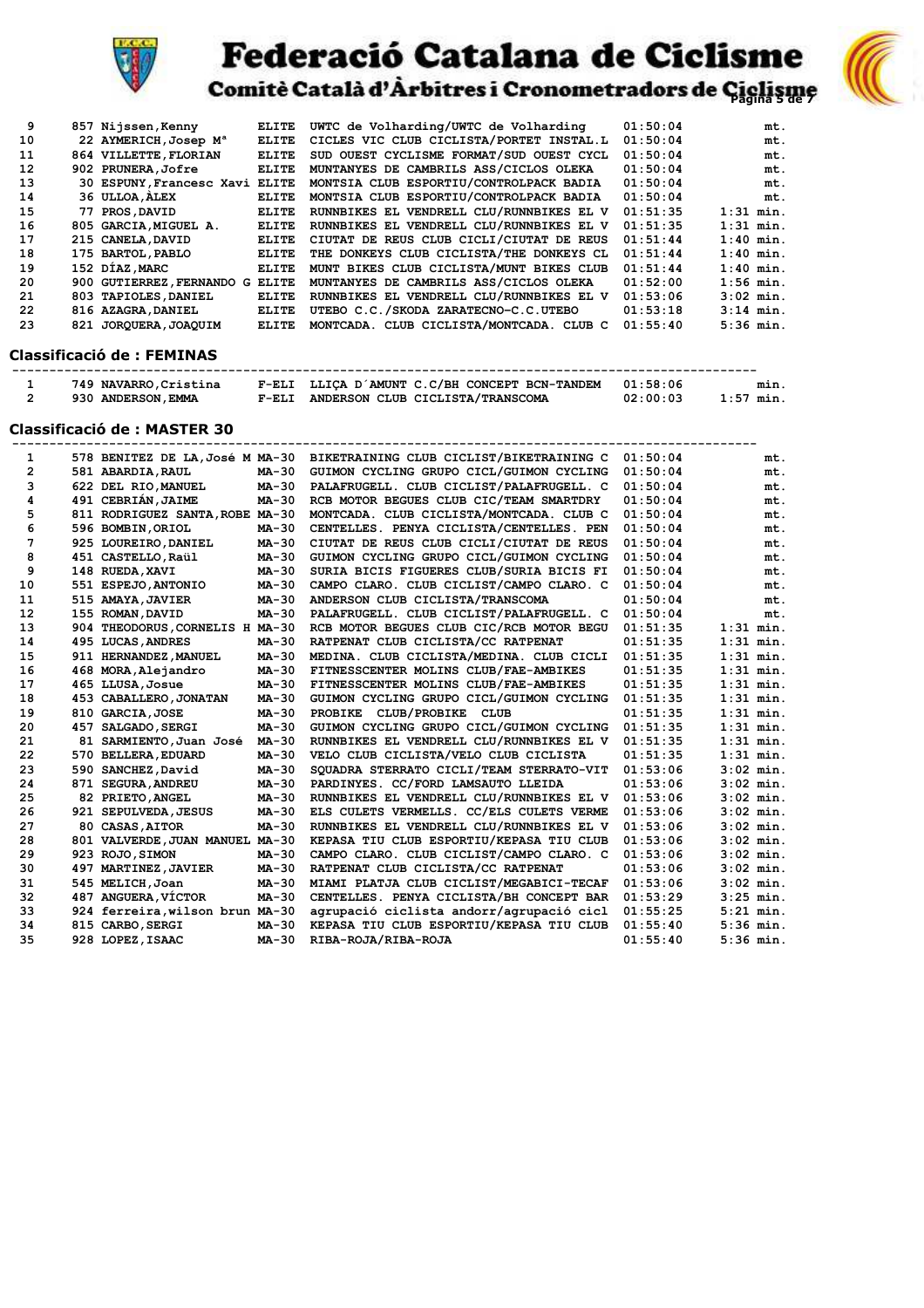

# **Federació Catalana de Ciclisme**<br>Comitè Català d'Àrbitres i Cronometradors de Giglisme



| 36 | 566 ESCODA, Lluis        | MA-30 | MONTBIKE MONTBRIÓ CLUB ES/SOLCAM - MONTB 01:55:40 |          | $5:36$ min. |
|----|--------------------------|-------|---------------------------------------------------|----------|-------------|
| 37 | 552 JIMENEZ, JUAN CARLOS | MA-30 | TRUJILLO. CLUB CICLISTA/TRUJILLO. CLUB C 01:55:40 |          | $5:36$ min. |
| 38 | 901 ORNIA, JAVIER        | MA-30 | RUNNBIKES EL VENDRELL CLU/RUNNBIKES EL V 01:55:40 |          | $5:36$ min. |
| 39 | 916 IZOUIERDO, MANUEL    | ма-30 | MIAMI PLATJA CLUB CICLIST/MEGABICI-TECAF          | 01:55:40 | $5:36$ min. |
| 40 | 607 GRAU, Francesc       | MA-30 | BIKING POINT. CLUB CICLIS/BIKING POINT.           | 01:58:06 | $8:02$ min. |
| 41 | 531 GARCIA, EDGAR        | MA-30 | MIAMI PLATJA CLUB CICLIST/MEGABICI-TECAF          | 01:58:06 | $8:02$ min. |
| 42 | 514 VARGAS, DAVID        | MA-30 | ANDERSON CLUB CICLISTA/TRANSCOMA                  | 02:00:03 | $9:59$ min. |

#### **Classificació de : MASTER 40**

| 1              | 817 LUENGO, FELIS                | MA-40        | UTEBO C.C./SKODA ZARATECNO-C.C.UTEBO          | 01:50:04 | mt.         |
|----------------|----------------------------------|--------------|-----------------------------------------------|----------|-------------|
| $\overline{2}$ | 288 GONZALEZ, Magín              | MA-40        | SQUADRA STERRATO CICLI/TEAM STERRATO-VIT      | 01:50:04 | mt.         |
| з              | 381 PUA, DAVID                   | MA-40        | SQUADRA STERRATO CICLI/TEAM STERRATO-VIT      | 01:50:04 | mt.         |
| 4              | 878 GASSO, Juan Antonio          | <b>MA-40</b> | PARDINYES. CC/FORD LAMSAUTO LLEIDA            | 01:50:04 | mt.         |
| 5              | 357 GARCIA,RAFAEL                | MA-40        | FITNESSCENTER MOLINS CLUB/FAE-AMBIKES         | 01:50:04 | mt.         |
| 6              | 306 SUAREZ, Manuel Jesús         | MA-40        | RCB MOTOR BEGUES CLUB CIC/RCB MOTOR BEGU      | 01:50:04 | mt.         |
| 7              | 438 JUANES, JOSÉ LUIS            | MA-40        | MIAMI PLATJA CLUB CICLIST/MEGABICI-TECAF      | 01:50:04 | mt.         |
| 8              | 401 VERGES, Eduard               | MA-40        | SQUADRA STERRATO CICLI/TEAM STERRATO-VIT      | 01:50:04 | mt.         |
| 9              | 356 RAMOS, FRANCISCO M.          | MA-40        | FITNESSCENTER MOLINS CLUB/FAE-AMBIKES         | 01:50:04 | mt.         |
| 10             | 877 REDONDO, JOSE MANUEL         | MA-40        | UTEBO C.C./SKODA ZARATECNO-C.C.UTEBO          | 01:51:02 | 58 seg.     |
| 11             | 823 NAVESSO, ISAAC MARCOS MA-40  |              | UTEBO C.C/SKODA ZARATECNOC.C.UTEBO            | 01:51:22 | $1:18$ min. |
| 12             | 819 VALENZUELA, FRANK EDU MA-40  |              | UTEBO C.C./SKODA ZARATECNO-C.C.UTEBO          | 01:51:35 | $1:31$ min. |
| 13             | 371 MUÑOZ, Oscar                 | MA-40        | BIELA. CLUB CICLISTA/BYELA PYROTEK            | 01:51:35 | $1:31$ min. |
| 14             | 259 AGUERO, MIGUEL ANGEL         | MA-40        | GERUNDA CLUB CICLISTA/GERUNDA CLUB CICLI      | 01:51:35 | $1:31$ min. |
| 15             | 929 TADDEY DE, Diego Rube MA-40  |              | GALVESPORT. CLUB CICLISTA/GALVESPORT. CL      | 01:51:35 | $1:31$ min. |
| 16             | 500 ARREDONDO, JAVIER            | MA-40        | RATPENAT CLUB CICLISTA/CC RATPENAT            | 01:51:35 | $1:31$ min. |
| 17             | 378 GOMEZ, ANTONIO               | MA-40        | GALVESPORT. CLUB CICLISTA/GALVESPORT. CL      | 01:51:35 | $1:31$ min. |
| 18             | 820 GOMEZ, RAUL                  | MA-40        | UTEBO C.C./SKODA ZARATECNO-C.C.UTEBO          | 01:51:35 | $1:31$ min. |
| 19             | 807 BRUNO, Albert                | MA-40        | <b>CLUB/PROBIKE</b><br><b>PROBIKE</b><br>CLUB | 01:51:35 | $1:31$ min. |
| 20             | 251 SORIA, XAVIER                | MA-40        | GERUNDA CLUB CICLISTA/GERUNDA CLUB CICLI      | 01:51:35 | $1:31$ min. |
| 21             | 364 CARMONA, Fco. Angel          | MA-40        | VILANOVA. UNIO CICLISTA/VILANOVA. UNIO C      | 01:51:35 | $1:31$ min. |
| 22             | 444 MARTI, Joan Carles           | MA-40        | MIAMI PLATJA CLUB CICLIST/MEGABICI-TECAF      | 01:51:47 | $1:43$ min. |
| 23             | 932 CAPELL, JOSEP M <sup>a</sup> | MA-40        | PARDINYES. CC/FORD LAMSAUTO LLEIDA            | 01:51:47 | $1:43$ min. |
| 24             | 824 SETO DE, PEDRO CECILI MA-40  |              | PARDINYES. CC/FORD LAMSAUTO LLEIDA            | 01:53:06 | $3:02$ min. |
| 25             | 324 SANCHEZ, JUANMA              | MA-40        | RCB MOTOR BEGUES CLUB CIC/RCB MOTOR BEGU      | 01:53:06 | $3:02$ min. |
| 26             | 256 PEREZ, DANIEL                | MA-40        | GERUNDA CLUB CICLISTA/GERUNDA CLUB CICLI      | 01:53:06 | $3:02$ min. |
| 27             | 349 JUY, DAVID                   | MA-40        | ANDERSON CLUB CICLISTA/TRANSCOMA              | 01:53:06 | $3:02$ min. |
| 28             | 309 IMBERNÓN, FRANCISCO          | MA-40        | RATPENAT CLUB CICLISTA/CC RATPENAT            | 01:53:06 | $3:02$ min. |
| 29             | 380 NARVAEZ, JOSE                | MA-40        | BADABICI SPORT CLUB/BADABICI SPORT CLUB       | 01:53:06 | $3:02$ min. |
| 30             | 423 MARTINEZ, Pascual            | MA-40        | PASOBIKES CLUB CICLISTA/PASOBIKES CLUB C      | 01:53:06 | $3:02$ min. |
| 31             | 262 LORCA, Francisco             | MA-40        | RCB MOTOR BEGUES CLUB CIC/RCB MOTOR BEGU      | 01:53:06 | $3:02$ min. |
| 32             | 348 GONZALEZ, EDUARDO            | MA-40        | ANDERSON CLUB CICLISTA/TRANSCOMA              | 01:53:06 | $3:02$ min. |
| 33             | 351 DE LA FUENTE, Josep M MA-40  |              | ANDERSON CLUB CICLISTA/TRANSCOMA              | 01:53:06 | $3:02$ min. |
| 34             | 614 SABATE, Marc                 | MA-40        | MARTORELL, PENYA CICLISTA/MARTORELL, PEN      | 01:53:06 | $3:02$ min. |
| 35             | 940 GONZALEZ, Angel              | MA-40        | RATPENAT CLUB CICLISTA/CC RATPENAT            | 01:53:06 | $3:02$ min. |
| 36             | 804 ALVAREZ, Juan Manuel         | MA-40        | BIKETRAINING CLUB CICLIST/BIKETRAINING C      | 01:53:06 | $3:02$ min. |
| 37             | 353 TIRADO, Antonio              | MA-40        | BIKETRAINING CLUB CICLIST/BIKETRAINING C      | 01:53:06 | $3:02$ min. |
| 38             | 336 PARERA, ALEX                 | MA-40        | MUNT BIKES CLUB CICLISTA/MUNTBIKES-ROYAL      | 01:53:06 | $3:02$ min. |
| 39             | 269 FARICLE, Javier              | MA-40        | RCB MOTOR BEGUES CLUB CIC/RCB MOTOR BEGU      | 01:55:38 | $5:34$ min. |
| 40             | 338 GONZALEZ, DIEGO              | MA-40        | MUNT BIKES CLUB CICLISTA/MUNTBIKES-ROYAL      | 01:55:40 | $5:36$ min. |
| 41             | 654 TARDIU, Jordi                | MA-40        | CIUTAT DE REUS CLUB CICLI/CIUTAT DE REUS      | 01:55:40 | $5:36$ min. |
| 42             | 410 FONOLLOSA, JORDI             | MA-40        | VIC-ETB CLUB NATACIÓ/JUFRE VIC-ETB            | 01:55:40 | $5:36$ min. |
| 43             | 526 FERNANDEZ, DAVID             | MA-40        | UTEBO C.C/SKODA ZARATECNOC.C.UTEBO            | 01:55:40 | $5:36$ min. |
| 44             | 339 ROVIRA, Pere                 | MA-40        | MUNT BIKES CLUB CICLISTA/MUNTBIKES-ROYAL      | 01:55:56 | $5:52$ min. |
| 45             | 436 SAUREU, DAVID                | MA-40        | PARDINYES. CC/FORD LAMSAUTO LLEIDA            | 01:58:06 | $8:02$ min. |
| 46             | 316 PINEDA, Roque                | MA-40        | RATPENAT CLUB CICLISTA/CC RATPENAT            | 01:58:06 | $8:02$ min. |
| 47             | 800 MORENO, Angel                | MA-40        | BLANCAFORT. ASSOCIACIÓ ES/BLANCAFORT. AS      | 02:00:03 | $9:59$ min. |
|                |                                  |              |                                               |          |             |